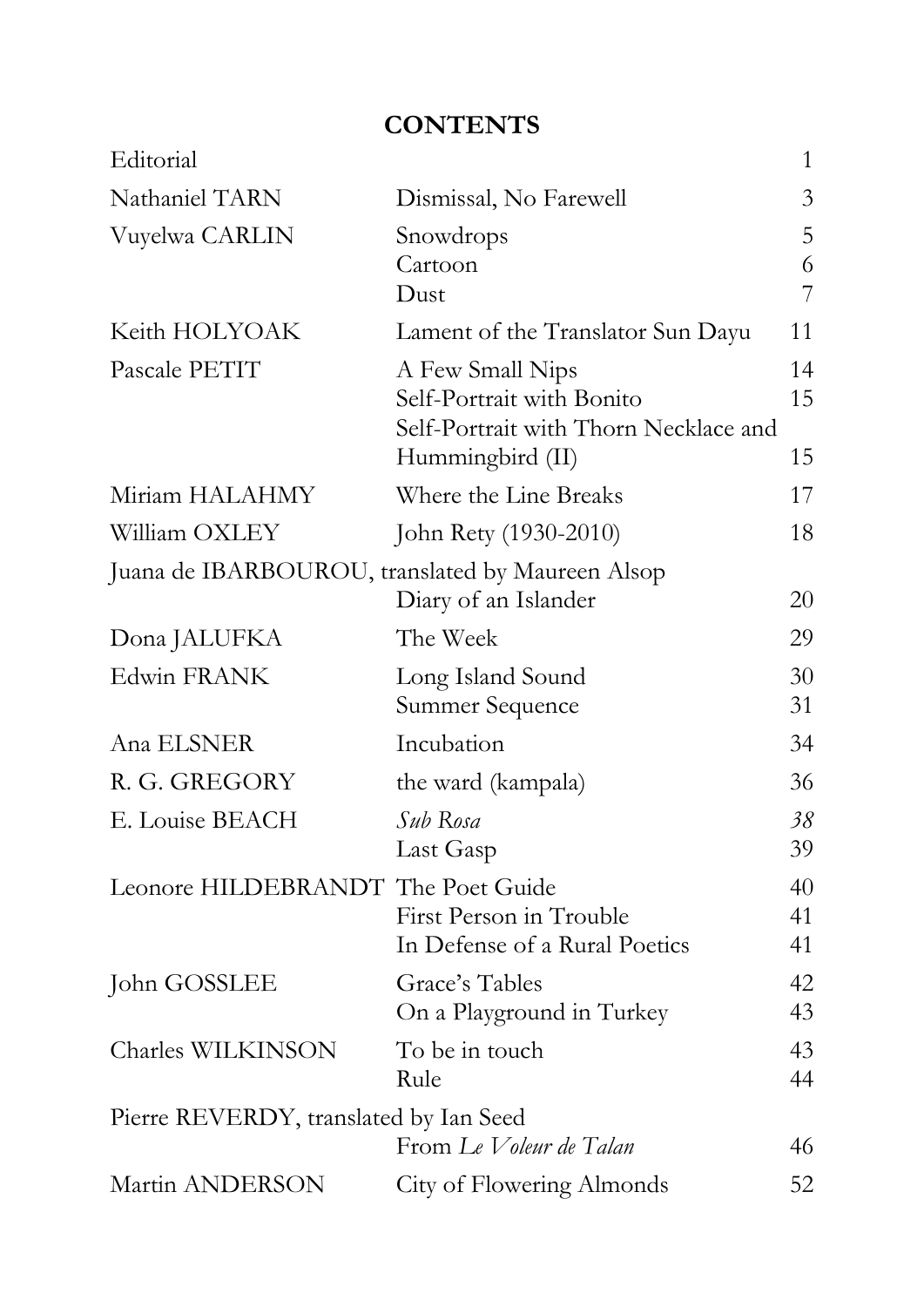| Evan JONES                                | <b>Books of Indistinction</b>                                                     | 58             |
|-------------------------------------------|-----------------------------------------------------------------------------------|----------------|
| Michael HELLER                            | Within the Open Landscapes<br>After Baudelaire's Le Gouffre                       | 66<br>70       |
| Daniel Thomas MORAN                       | Portrait of Madame X                                                              | 72             |
| <b>Fredrick ZYDEK</b>                     | The Night Knows My Name<br>Notes for an Interview II                              | 74<br>75       |
| T. Zachary COTLER                         | History of Artifice<br>Heart's Seed<br>Open Window                                | 76<br>77<br>77 |
| Stephan DELBOS                            | <b>Thunder Stories</b><br>In Memory of Fire<br>Small Talk                         | 78<br>79<br>79 |
| Libby HART                                | Arete to Hercules<br>Portrait of Chekhov, 1891                                    | 80<br>81       |
| Helena NELSON                             | Reading Michael Tolkien's New<br>Collection                                       | 82             |
| William OXLEY                             | An Everyday Happening Sometimes<br>On Looking in a Picture Book of<br>New England | 89<br>91       |
| Geoffrey GODBERT                          | Yesterday                                                                         | 92             |
| Andy FLETCHER                             | notebook<br>rucksack                                                              | 93<br>94       |
| Stephen C. MIDDLETON Ambivalent Flight    | The First Real American Target<br>With a Flourish (Interrupt)                     | 95<br>96<br>97 |
| Michael EGAN                              | Clodius and Clodia                                                                | 98             |
| Alan HARDY                                | Maturity<br>Rear-View                                                             | 99<br>100      |
| Yolanda PANTIN, translated by Rowena Hill |                                                                                   |                |
|                                           | Sonata<br>Discovery of a Shape or Ghost Poem 102                                  | 101            |
| Santos LOPEZ, translated by Rowena Hill   | I'm the Animal I Create                                                           |                |
|                                           |                                                                                   | 106            |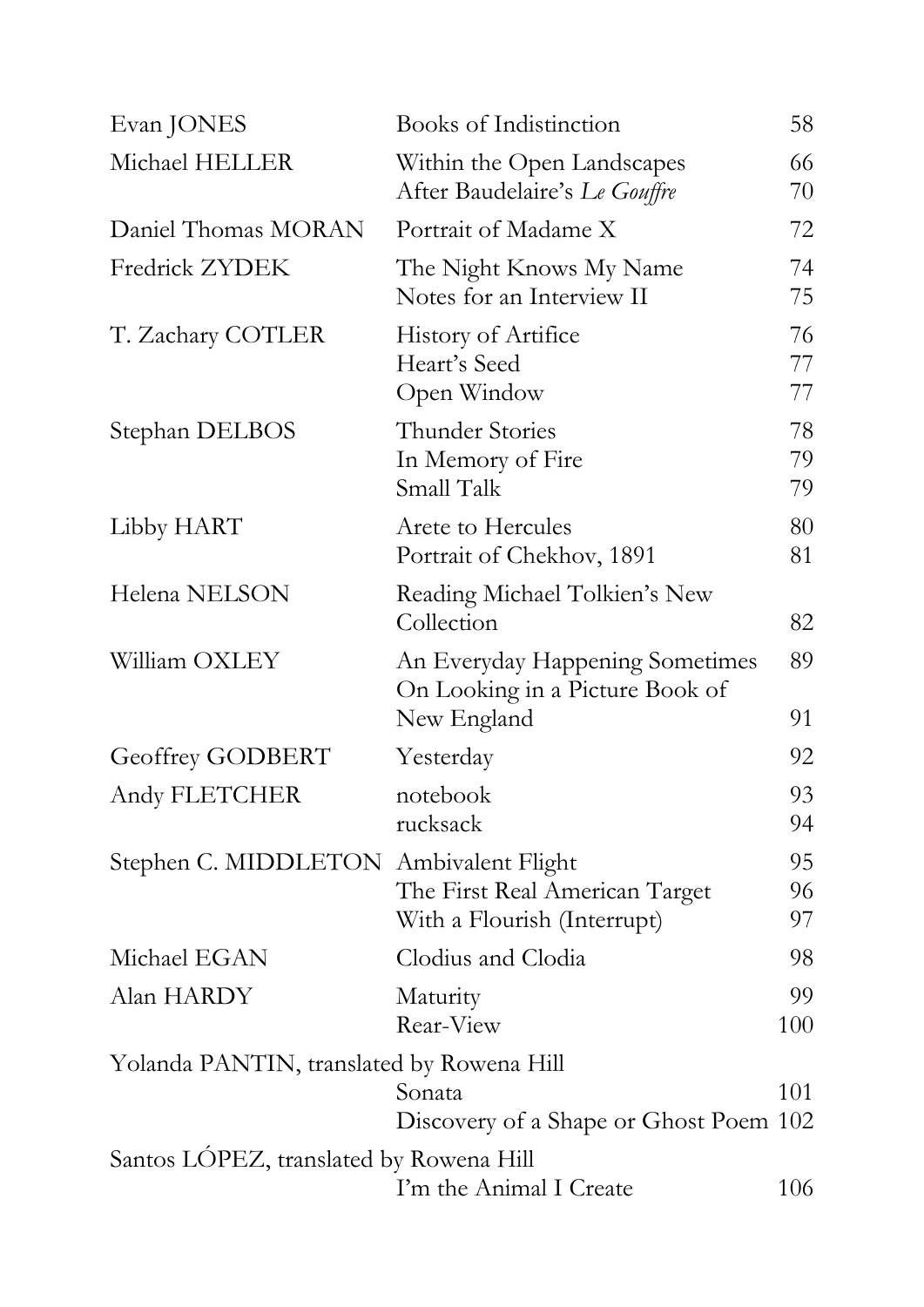|                       | Jaguar with a Wounded Head<br>Purple Hibiscus                       | 110<br>111               |
|-----------------------|---------------------------------------------------------------------|--------------------------|
| Rahila GUPTA          | Second Chance                                                       | 112                      |
| Nausheen EUSUF        | Trees<br>Elegy<br>Baishakh                                          | 114<br>115<br>116        |
| Anne BLONSTEIN        | gravedreams<br>soloturn<br>onefold<br>unnessness                    | 118<br>119<br>120<br>121 |
| Gail DENDY            | Poem in Translation<br>Peopling the Isle<br>Ruminations on the Plum | 122<br>123<br>125        |
| Tim O'LEARY           | Morning Appraisal<br>Walking to the Bridge<br>Echo Location         | 127<br>128<br>129        |
| Taï WALKER            | Additions Were Made to Thesauri<br>Cinnamon and Tremulous           | 130<br>131               |
| Mark TERRILL          | A Poem for Vestiges<br>A Very Long Time Revisited                   | 132<br>133               |
| Whit GRIFFIN          | To Hear and Obey<br>From the Common Loon to the                     | 134                      |
|                       | Varied Thrush                                                       | 134                      |
|                       | The Great Mondard                                                   | 135                      |
|                       | Whistled Off the Fist                                               | 136                      |
|                       | Let the Line Be Restored                                            | 137                      |
| Keli STAFFORD         | Angling<br>Digging                                                  | 138<br>139               |
| <b>Heather DUBROW</b> | Rue Daguerre, Paris<br>Newlyweds                                    | 140<br>141               |
| Michael SALCMAN       | The Rough and the Smooth<br>Love You, But                           | 142<br>143               |
| Will STONE            | The Shriek<br>Secret of the Picpus Cemetery Paris                   | 144<br>144               |